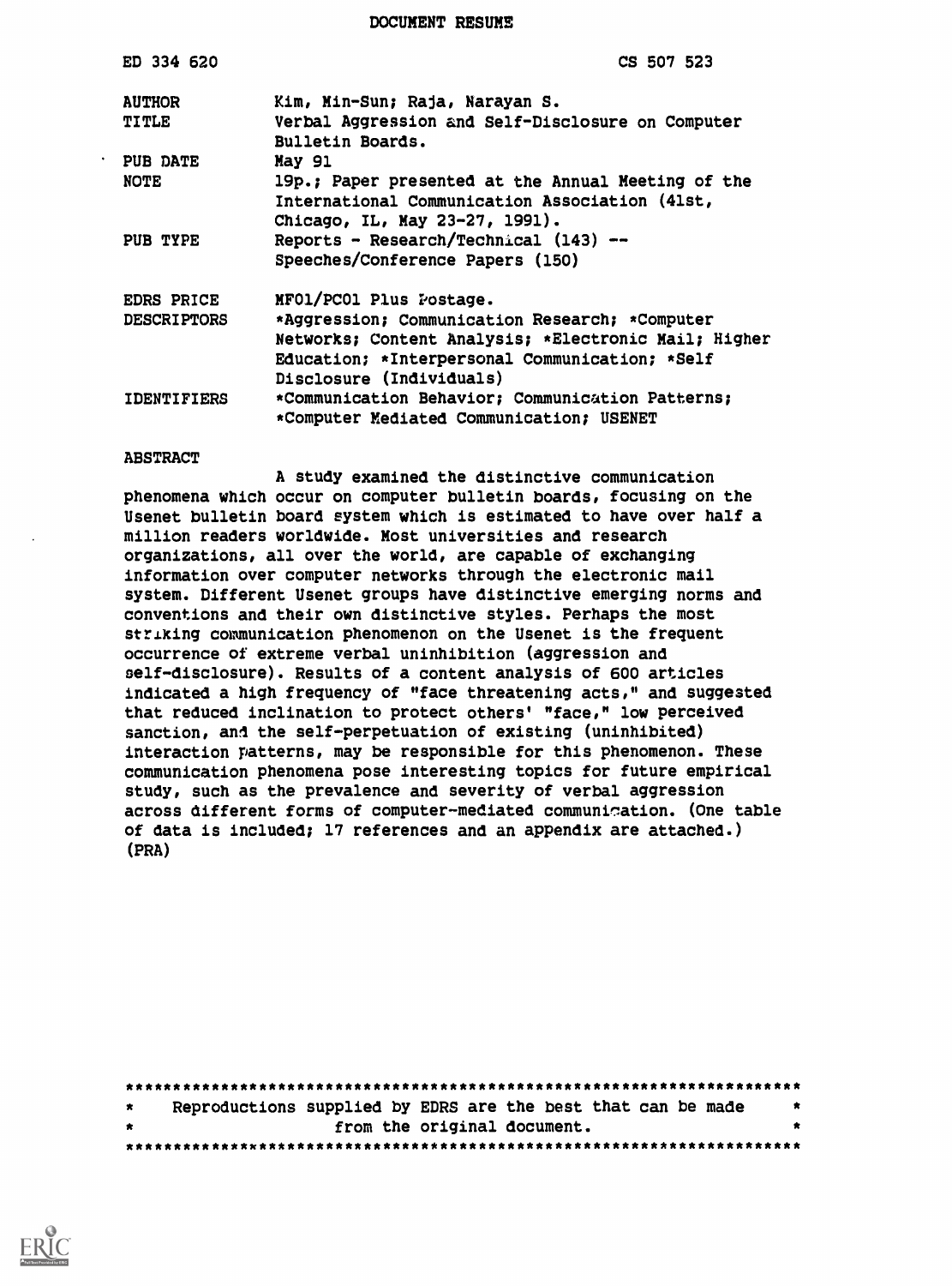$\sqrt{2}$  $\bullet$ 

# Verbal Aggression and Self-Disclosure on Computer Bulletin Boards

Min-Sun Kim Department of Speech University of Hawaii Honolulu, Hi 96822

Narayan S. Raja Department of Computer Science Michigan State University E. Lansing, MI 48824

"PERMISSION TO REPRODUCE THIS MATERIAL HAS BEEN GRANTED BY

Min-

TO THE EDUCATIONAL RESOURCES INFORMATION CENTER (ERIC)."

U.S. DEPARTMENT OF EUDOCATION<br>Office of Educational Research and improvement EDUCATIONAL RESOURCES INFORMATION

This document has been reproduced as<br>received from the person or organization

originating it originative to the bean made to improve<br>C Minor changes have bean made to improve<br>reproduction quality

Points of view or opinions stated in this riocu:<br>ment do not necossarily represent official<br>OERI position or policy

# BEST COPY AVAILABLE

 $\boldsymbol{\varsigma}$ 

CS50752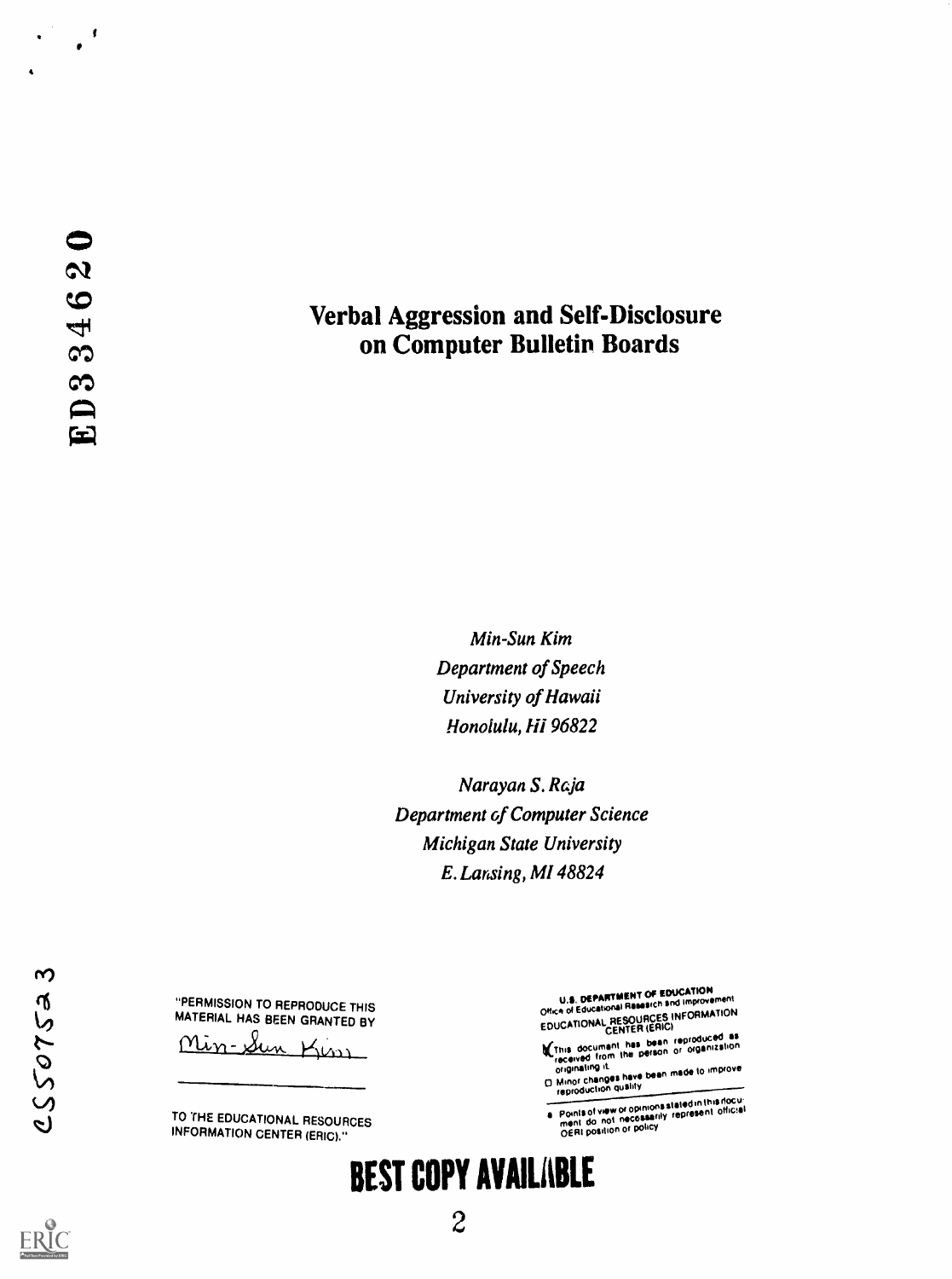## ABSTRACT

In this paper, we examine the  $d^{\dagger}$  stinctive communication phenomena which occur on computer bulletin boards. In particular, we focus on Usenet, perhaps the world's largest and most widely used bulletin board system. First, we describe the Usenet system, and list its interesting communication-related characteristics. The frequent occurrence of extreme verbal uninhibition (i.e., aggression and self-disclosure) is noted, and examples are provided. Results of a content analysis are reported to quantify the frequency of FTAs ("Face Threatening Acts"). We speculate as to the reas ns for these unique and striking communication patterns, and propose an explanation based  $o$  the following three factors: reduced inclination to protect others' 'face", low perceived sanction, and the self-perpetuation of existing ('ninhibired) interaction patterns. Finally, directions for future research are explored, and the socio-psychological implications of computer interaction discussed.

3

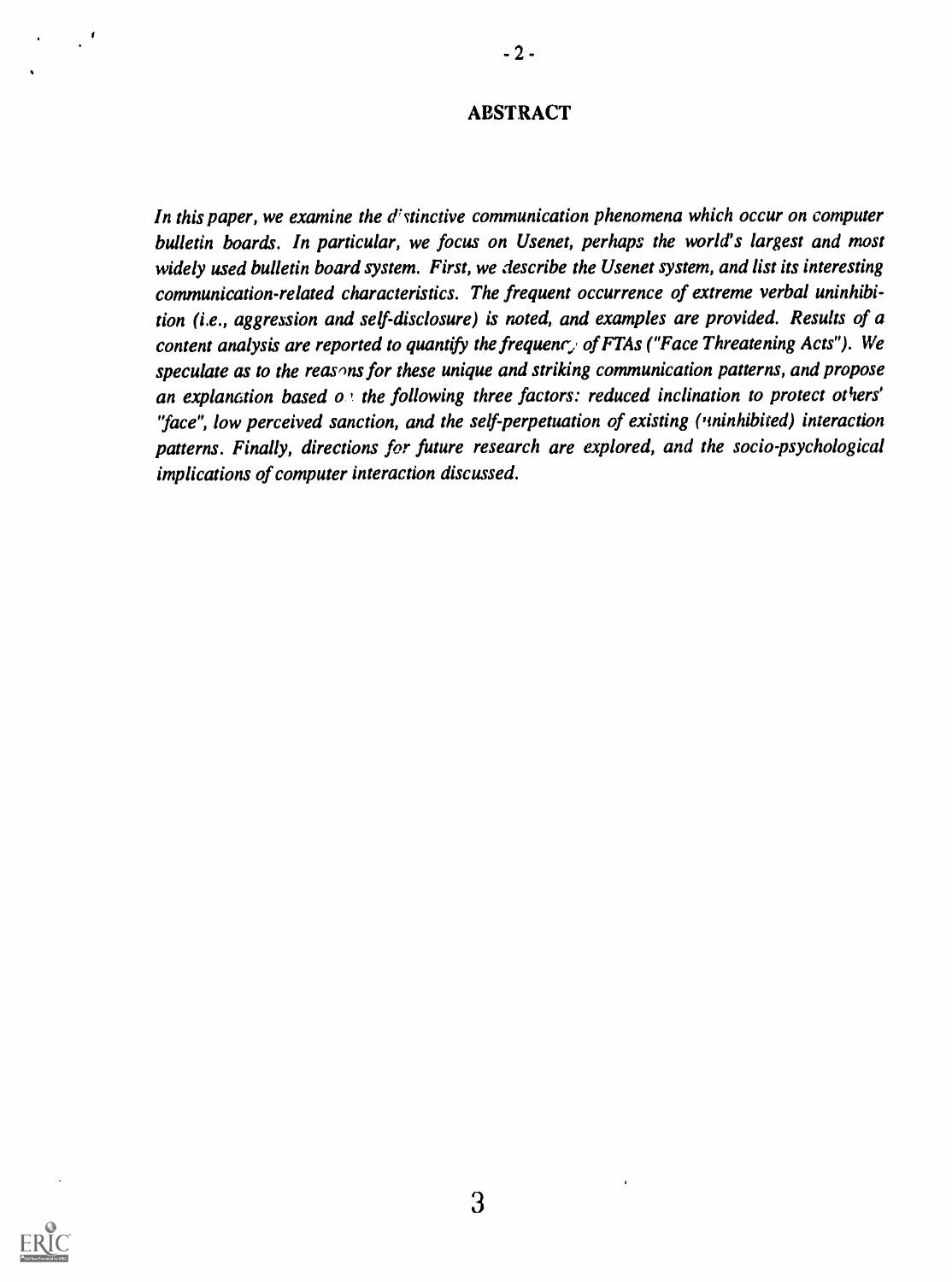#### 1. Introduction

 $\frac{1}{2}$  ,  $\frac{1}{2}$ 

Cherry (1974) defined "society" as "people in communication" -- suggesting that means of communication are a major determinant of the patterns of social interactions in any society. While computer-mediated communication (CMC) is still a novelty for most people, there are already a few million engineers, scientists, and computer users for whom it is a routine and very important means of communication. One may inquire whether this new medium is associated with any distinctive communication phenomena, and if so, what they are and how they can be accounted for.

Most discussions of new communication technologies, as Kiesler et al. (1984) point out, focus on the *advantages* of computer-mediated communication: fast and precise information exchange, increased participation in problem solving, and reduction of "irrelevant" status and prestige differences (Lancaster, 1978; Linstone & Turoff, 1975; Martino, 1972). Studies of the individual user's perspective of the new medium, however, have been quite rare.

A few existing studies, which explore the new media from social and psychological perspectives, have identified verbal uninhibition (i.e., impoliteness and informality) as a distinctive characteristic of computer-mediated communication (Kiesler, Zubrow, Moses, and Geller, 1984; Sproull and Kiesler, 1984; Kiesler, Siegel, and McGuire, 1984). For example, Kiesler et al. (1984) state that the relative proportion of remarks coded as "uninhibited behavior" in computer-mediated interaction was significantly higher than that for face-to-face interaction.

The above experimental findings are limited to real time interaction, a relatively rare form of computer-mediated communication. By contrast, there exist thousands of computer bulletin board systems, local as well as international, which link millions of regular users. It is, therefore, a significant and very interesting problem to identify distinctive communication phenomena on bulletin board systems, and to attempt to explain them.

The lack of shared social conventions on the bulletin board, coupled with the fact that there is no "central authority" which actually runs or polices the network, produces an unprecedented communication relationship. Communicating from a terminal apparently tends to make the user forget that there are other *people* "out there". This quite frequently leads to levels of verbal aggression and self-disclosure which would be almost unthinkable in other types of communication among "strangers".

The purpose of this study is to examine the distinctive characteristics of communication on bulletin board systems, and to speculate on possible theoretical explanations. Specifically, this paper examines Usenet, perhaps the largest and most heavily used bulletin board system in the world. The remaining sections of this paper are organized as follows: Section 2 introduces the Usenet bulletin board system and lists its interesting communication-related characteristics. Section 3 describes the phenomenon of verbal uninhibition (i.e., aggression and selfdisclosure) on Usenet. Section 4 speculates on the explanation and implications of this verbal uninhibition, and Section 5 concludes.

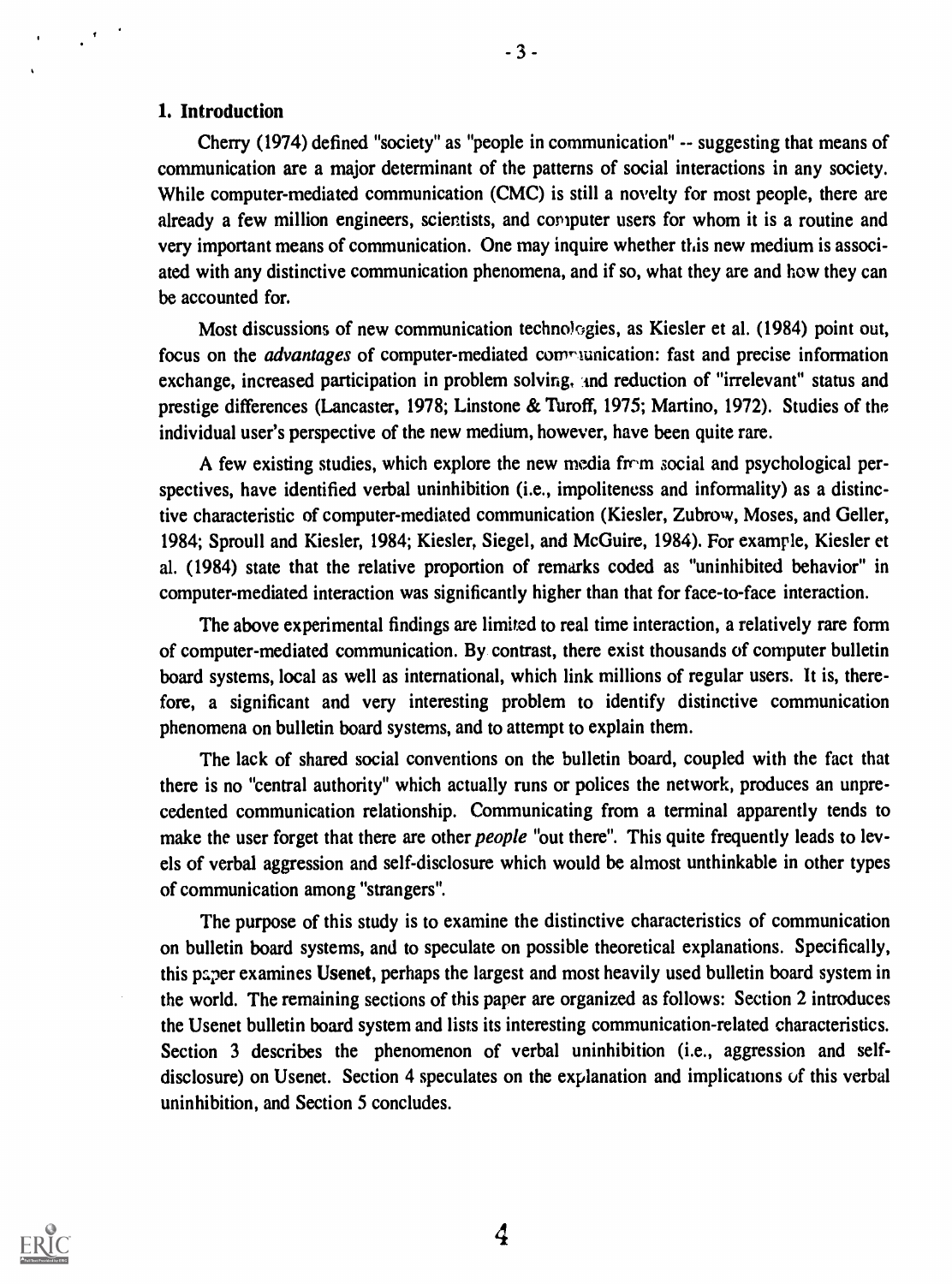#### 2. Computer Bulletin Board Systems

 $\mathbb{Z}^3$ 

Starting in the early 1970s, computers in Universities and organizations have routinely been interconnected to permit the exchange of information between them. Today, most Universities and research organizations, particularly in the U.S.A. and Canada, but also in Western Europe, Israel, and some Asian countries, are capable of exchanging information over computer networks. This capability has been employed to provide services such as electronic mail and computer bulletin board systems. Electronic mail is now very widely used among computer and engineering professionals, and to some extent by others having access to computers.

Bulletin Board Systems (BBS) are another service made possible by computer networks. Today, in the U.S. there exist thousands of local bulletin boards, most often run from their homes by a small number of people with a common interest in some topic, such as science fiction or rock music, for example. In addition there also exist huge bulletin board or mailing list services with many thousands of participants and spanning several countries besides the U.S.A. Perhaps the biggest and most sophisticated of these is the Usenet bulletin board system. It is accessible through computers at thousands of academic and commercial organizations all over the USA, Canada, Western Europe, Istael, Australia, New Zealand, and some Asian countries. On two occasions in 1989, the Usenet proved its worth as a versatile, effective, immediate means of communication -- to such an extent that newspaper attention was attracted to the Usenet itself.

The first occasion was after the announcement that nuclear "cold fusion" had been discc vered. Interested readers of Usenet almost immediately established a newsgroup called "alt.fusion". For several weeks, this was the prime source for the latest news, opinions, rumors, publications, seminar reports, and theoretical speculations related to cold fusion. Participants included interested non-physicists as well as Physics researchers from organizations all over North America and Europe.

The second such occasion was during the political struggle in China during May-July 1989. The already existing "soc.culture.china" newsgroup provided the latest available up-tothe-minute news and rumors, as Chinese students in the USA immediately posted information obtained by phone from China. The newsgroup was also used to identify FAX addresses in China to which information from the outside world was sent, and later, to organize signature campaigns, announce meetings and rallies, collect contributions, and coordinate political lobbying efforts in the U.S.

Certain well-established trends, norms, and communication phenomena are noticeable on the Usenet, which we will discuss in this paper.

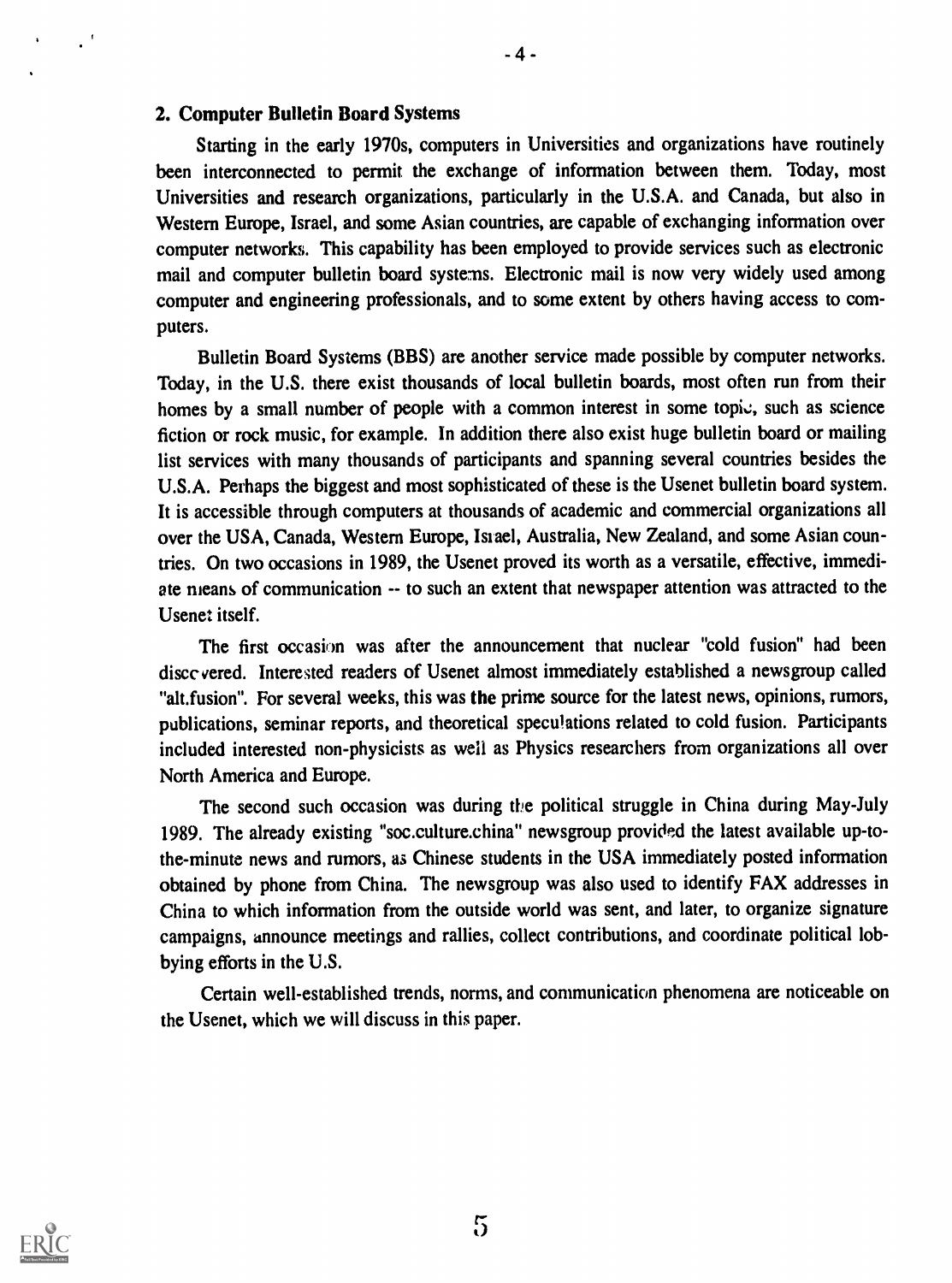#### 2.1. Usenet

 $\mathcal{C}^{\mathcal{A}}$ 

The Usenet bulletin board system is organized into over 440 "newsgroups" (bulletin boards for the discussion of specific subjects), ranging from sex or nude bathing on the one hand, to poetry, nuclear physics, philosophy, or supercomputers on the other. It is estimated to have over half a million readers worldwide, and generates the equivalent of about 2,000 double-spaced type-written pages of traffic every day. This service is available free of charge to most users, though some organizations also provide commercial access. Usenet has become such a heavily-used and valuable means of communication among professionals with computer access, that recently a new company even began commercially offering digests of the articles posted on Usenet.

Usenet is subdivided into a hierarchy of special-interest discussion groups, the so-called "Usenet hierarchy". At the topmost level, the division is into about 10 very broad categories like "rec" (recreational), "comp" (computer-related), "sci" (scientific), "soc" (societal discussions), "alt" (alternative newsgroups for unconventional or bizarre topics), and "news" (issues related to the Usenet itself). Each of these main categories is further divided and subdivided to arrive finally at individual newsgroups such as, for example, soc.culture.asian.american (for discussions of interest to Asian- Americans), sci.lang.japan (Japanese language and linguistics), rec.arts.tv.soaps (TV soap operas), or alt.sex.bondage.

A communication (called a "posting" or "article") on the Usenet bulletin board system has the following specific form. It begins with some "header" information such as a subject line, date and time of the posting, identity of the sender and higher organization, the originating computer, a unique message identifier, the newsgroup or groups to which it is being posted, etc. A skilled user can circumvent or change some of this information -- to post anonymous messages, for example. Next comes the actual body of the message. Most postings on the Usenet are responses to previous postings, so this typically consists of a few lines quoted from an earlier message, followed by the sender's own comments or criticism, followed by more quoted lines and more comments, and so on. Finally, there is a signature area, which may be used for fancy signatures, a quotation or remark intended to be striking, funny or thought-provoking, or a "disclaimer". Disclaimers, which state that the contents of the posting are not an official statement of the sender's organization, are particularly common on "controver cial" newsgroups such as talk.politics.mideast, talk.politics.misc, and alt.sex.

It is not even possible to precisely define which newsgroups and sites constitute the network -- the best one can do is provide a working definition: "The Usenet consists of sites exchanging articles in the newsgroup called news.groups." Currently, about 500,000 people read news in Usenet. Total volume of all the newsgroups regularly exceeds six megabytes (about 2,000 double-spaced pages) of information flow per day in over four hundred newsgroups.



 $-5-$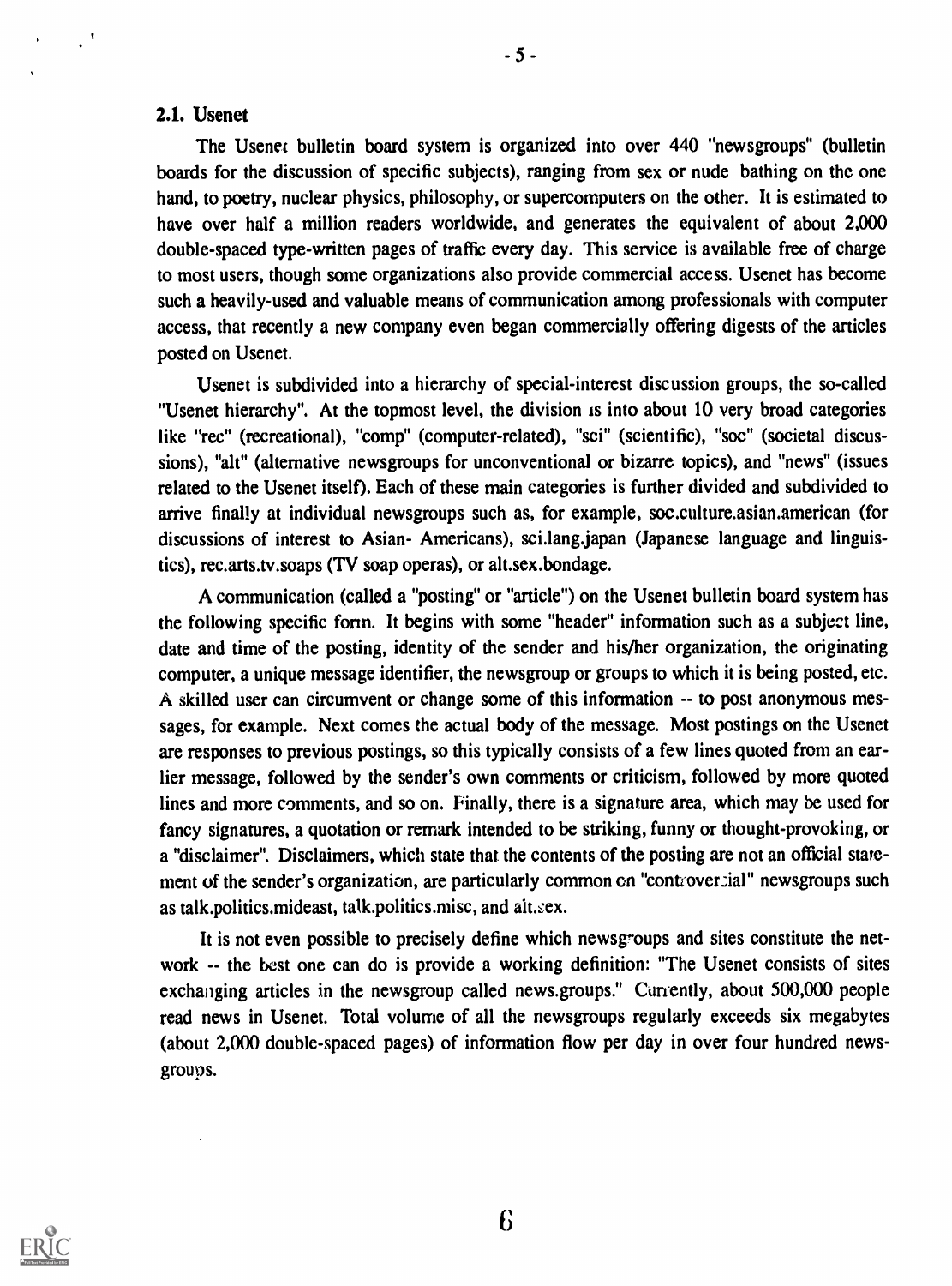#### 2.2. Noteworthy Communication Phenomena on Usenet

Computer-mediated communication differs in many ways, both technically and culturally, from more traditional communication technologies. Technically, it has speed and efficiency, but not the aural or visual feedback of telephoning and face-to-face communication (Kiesler et al., 1984). Like the "letters to the editor" section of a newspaper, a bulletin board system links a large audience in conversation, but additionally provides relative immediacy of response. However, computer-mediated interaction lacks the richness of the face-to-face exportience -the ability to communicate across multiple channels and with multiple senses.

 $-6-$ 

Culturally, computer-mediated communication is still developing. Without any controlling authority on the network, different Usenet newsgroups have distinctive emerging norms and conventions and their own distinctive styles. These cultural and communiration phenomena of the Usenet include:

#### (i) Complementation of the meager nonverbal sues:

Computer-mediated communication lacks the aural and visual social information which is provided in face-to-face communication, and which is partly provided in telephone and video conference communication (Kiesler et al, 1985, p.80). A person using computer-mediated communication is focusing his or her attention simply on a written message.

As one way of complementing the lack of non-verbal cues in electronic messages, the Usenet has developed the "smiley" as an attempt to help correctly interpret the message. Without the voice inflections and body language of personal communications, it is easy for a remark meant to be funny to be misinterpreted. As a way to substitute for the nonverbal cues, the net uses a symbol called the "smiley" face: :-) Smilies are frequently used to inflect a sarcastic or joking statement, or to indicate a good-humoured mood. Smilies may be shown in many ways, the most common being :-) Other fairly common versions are :-( (to indicate unhappiness or dismay), ;-) (a winking, tongue-in-cheek smiley), and :-P (sticking your tongue out as an insult or to show disgust).

# (ii) Use of jargon:

Communication on the Usenet is infused with its own special jargon. For example, "to flame" means to abuse, make offensive comments, or criticize sharply; "I've got my asbestos suit on" means go ahead and flame me, I don't care; a "net.cop" is a person who moralizes or tries to control postings on the Usenet; Usenet readers are "netters", and "netland" is the Usenet network itself. Commonly used acronyms are "FYI" (for your information), "BTW" (by the way), "IMHO" (in my humble opinion), "aka" (also known as), "RTFM" (read the

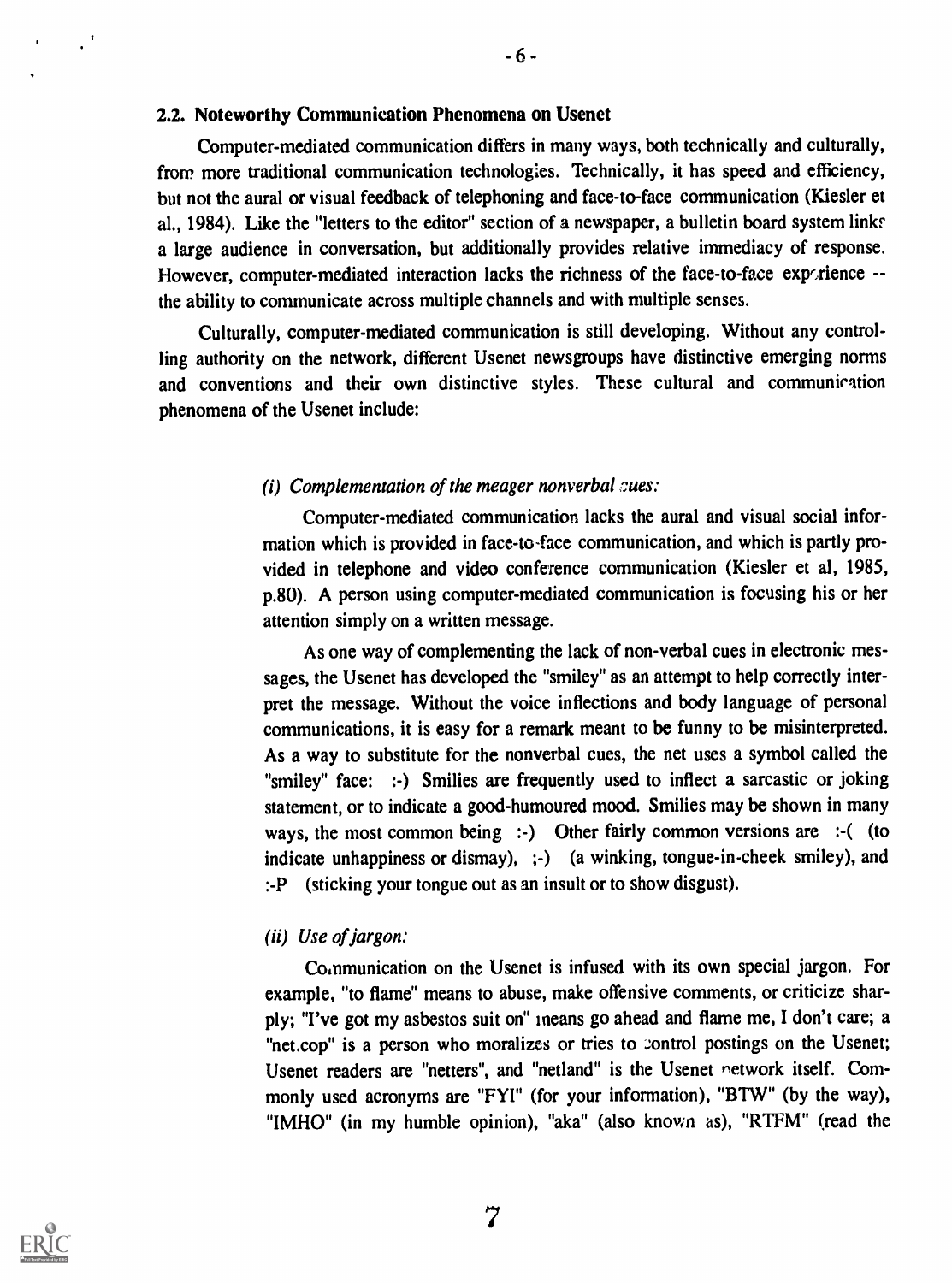f\*\*\*\*\*\* manual), "UTFL:' (use the f\*\*\*\*\*\* library), and "MOTSS" (member of the same sex). "Net" can also be used as a prefix, as in net.commie, net.liberal, net.christian, net.idiot, net.cop, and net.gods.

## (iii) Emerging shared norms:

People are still trying to construct and to inculcate a shared social etiquette (the so-called "netiquette" according to the network jargon) for computermediated communication (Brotz, 1983). Widely shared norms on the Usenet are rather few. Perhaps the one issue which unites even bitter adversaries on the Usenet (under normal circumstances) is opposition to outside censorship of any sort. It is considered extremely bad form to retaliate against an adversary by complaining to his/her University or employer, jeopardizing his/her employment, or attempting to have his/her Usenet access revoked. "Flooding" an adversary with large amounts of junk email is frowned upon, but not unknown. Chain letters are considered extremely anti-social. It is also considered improper to post personal email sent to you.

Different newsgroup categories, and different newsgroups within categories, however, have distinctive norms and conventions and their own unique styles. For instance, newgroups in the "sci" and "comp" categories tend to be polite though informal, and oriented towards serious technical discussion or exchanging specific information. There may be some amount of humor, irony or sarcasm, but personal attacks are rare. On the other hand some newsgroups in the "soc", "alt", and "talk" categories (such as talk.politics.mideast, soc.singles, alt.sex, and of course alt.flame) have an abundance of innuendo, sarcasm, obscenities, and violent personal abuse and vilification. Incidentally, these are among the newsgroups with the largest readership and the heaviest traffic.

Even though there are no binding shared norms as yet for communication within the Usenet community, some customs and conventions that have developed over time are described in a voluntarily developed set of guidelines. For example, here are a few of the (voluntary, non-binding) "Usenet Rules" compiled by Chug Von Rospach:

> (a) Never forget that the person on the other side is human: Do not attack people if you cannot persuade them with your presentation of the facts.

> (b) Think twice before you post personal information about yourself or others.

(c) Be brief.

8

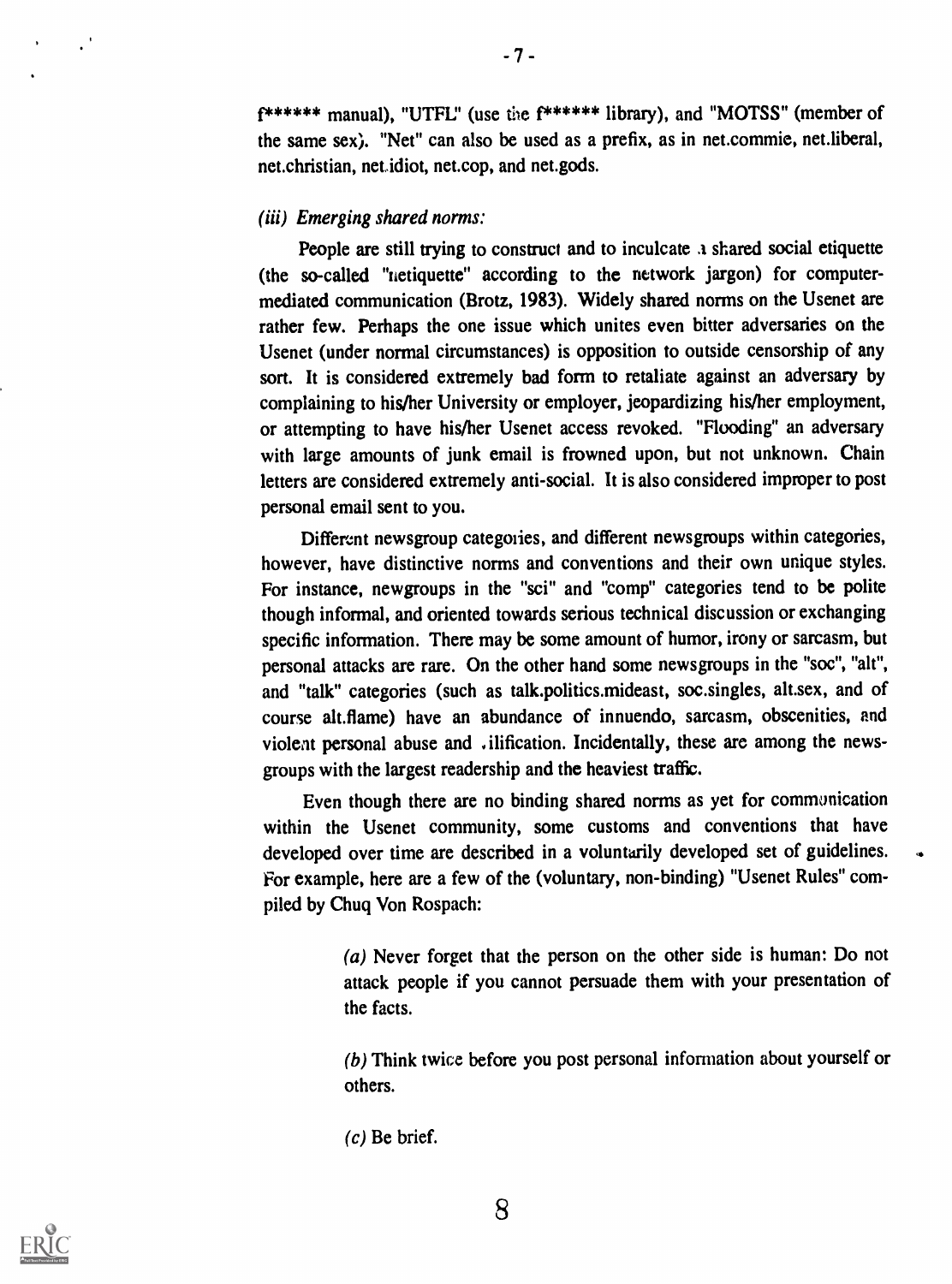(d) Use descriptive titles: Use the subject line efficiently to tell others what the article is about before they read it.

(e) Be careful with humor and sarcasm.

Note that these rules reflect the fact that verbal aggression  $[(a), (e)]$  and self-disclosure  $[(b)]$  are commonplace on the network, although the former is far more widespread.

#### 3. Verbal Uninhibition on Usenet

Perhaps the most striking communication phenomenon on the Usenet is the frequency of highly uninhibited expression. This takes the form of easily provoked verbal aggression, and disclosure of very personal information.

#### 3.1. Frequent Verbal Aggression

There appears to be a generally agreed finding in previous work concerned with the study of affect in users of CMC, that expression of negative emotions and evaluations is enhanced in computer-mediated communication as compared to face-to-face communication. As mentioned earlier, some of the newsgroups with the largest readership and heaviest traffic (e.g. talk.politics.mideast and talk.politics.misc) have an extremely confrontational flavor, with argument frequently escalating into personal abuse, obscenities, and vilification. In fact, the Usenet even has a separate newsgroup, alt.flame, which is intended to take irrelevant personal flame-wars away from other newsgroups. Surprisingly, there are some regular posters on alt.flame, who seem to consider it their "home" newsgroup.

The most extreme manifestations of verbal aggression occur in newsgroups of the "alt", "talk", and "soc" categories. To a considerable extent, this is undoubtedly because these newsgroups discuss deeply cherished political, cultural, social or religious beliefs or values. For example, topics such as, say, Nicaragua, Israel, terrorism, racism, sexual orientation, abortion, drug-dealing, Communism, etc. are almost guaranteed to provoke strong feelings regardless of the setting or mode of communication. But even in addition to this factor, Usenet participants do seem to be rather thin-skinned. In other words, "flaming" is a characteristic mode of discourse on the Usenet -- even more so on some newsgroups than on others.

On occasion, excessive verbal aggression on a particular newsgroup has even provoked the spawning of a "nice" version of that newsgroup, for example the formation of soc.singles.nice and alt.sex.nice after a period of vicious flame wars on soc.singles and alt.sex. A few illustrative examples of verbal aggression (from soc.singles, talk.politics.mideast, and talk.politics.misc) are shown below. Obscenities have been replaced by "\*\*\*\*" and peoples' names by "xxxx".

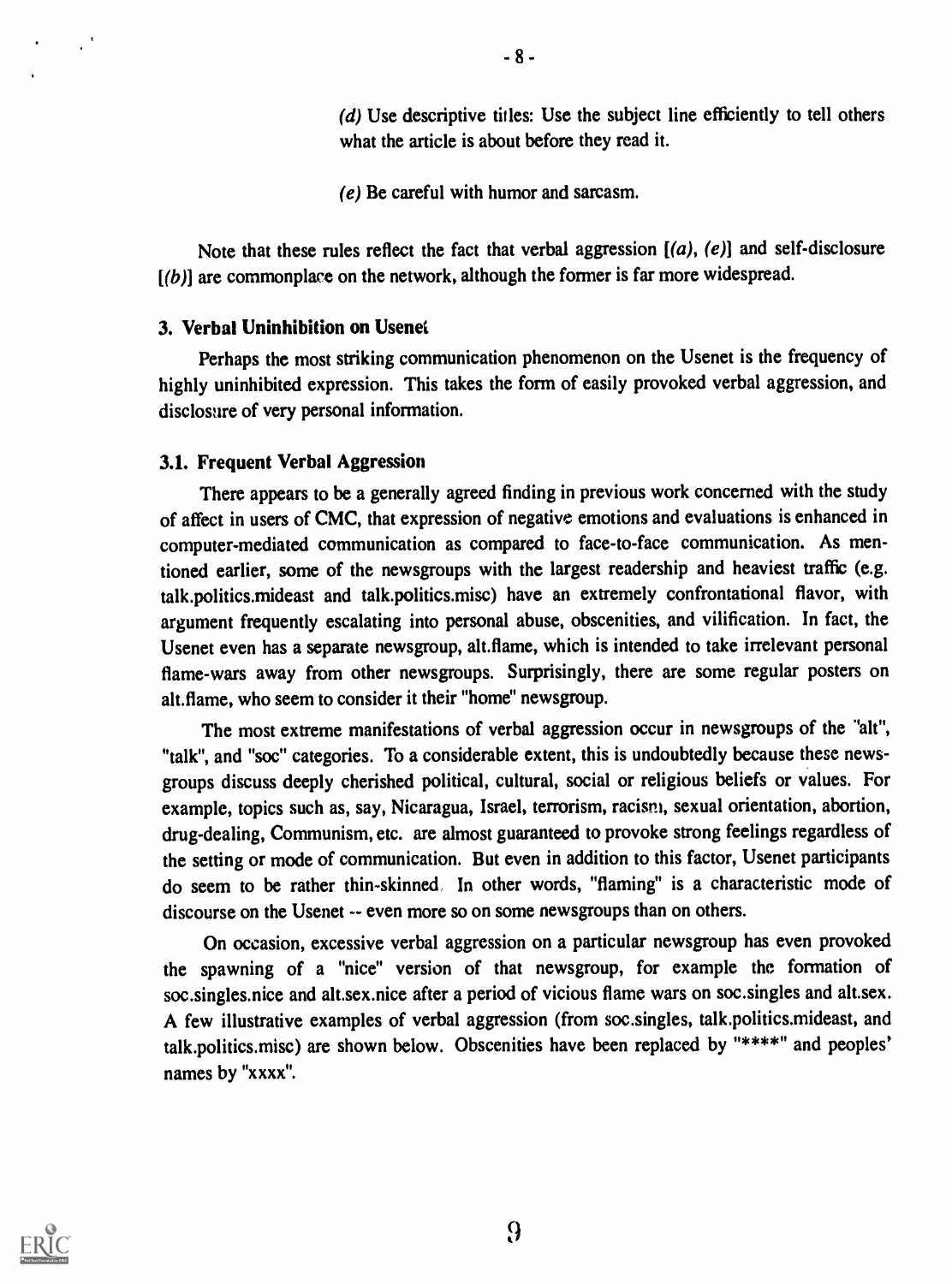"Your posting is 'otally a waste. Therefore, you are a hypocrite unequalled in your glaring obnoxiousness."

"You moron!! Why don't you take your loathsome rubbish and shove it up your \*\*\*:,

"It's Bastille Day. perhaps the net.peasants can storm xxxxx's head and free his brain from its cage?"

"Whether xxxxxxx, who likes to pose as a lover of freedom, is a racist of the crudest kind and an apologist for slavery may also be left to the judgement of the reader. Honestly, this shit is worthy of the Nazi's "Race Science."

"The "I'd love to flay xxxx" article reeks of adolescent revenge fantasies and even includes a castration scene. It's probably the most juvenile article I've seen in quite awhile. Congratulations, xxxxx, that's a difficult contest to win."

"Oh, feel free to send me more hate mail, xxxx. The folks at the office have asked me if you've mailed anything stupid lately. I keep telling them it's only a matter of time."

"C'mon, you little \*\*\*\*. Go get busy being promiscuous. Get AIDS. I'll do my best to make your life miserable, and probably try to put you into electroshock therapy."

"Yes, also remember that [....] I hate xxxx's guts. I will tell YOU something x:ixxxxx, with an attitude like yours, it's a wonder anyone hired you at all. I would imagine your situation is that you've worked at the same job  $f \circ r$  many years now, do absolutely nothing, and don't dare try for a new job because you're unhireable, due to attitude, bad breath, ugliness, and lack of technical skills."

The above examples demonstrate that situations quite frequently arise where emotions erupt into verbal aggression, such as sarcasm, obscenities, and personal abuse.

# 3.2. Uninhibited Self-disclosure

The second remarkable manifestation of verbal uninhibitior is the willingness of many posters, especially on the alt.sex, alt.sex.bondage, and soc.singles newsgroups, to publicize very intimate details about themselves. On occasion this takes the form of a request for help or advice about some personal problem. Such an appeal, when addressed to an impersonal crowd of tens of thousands of people with whom the writer is unacquainted, is strangely reminiscent



 $\cdot$ <sup>1</sup>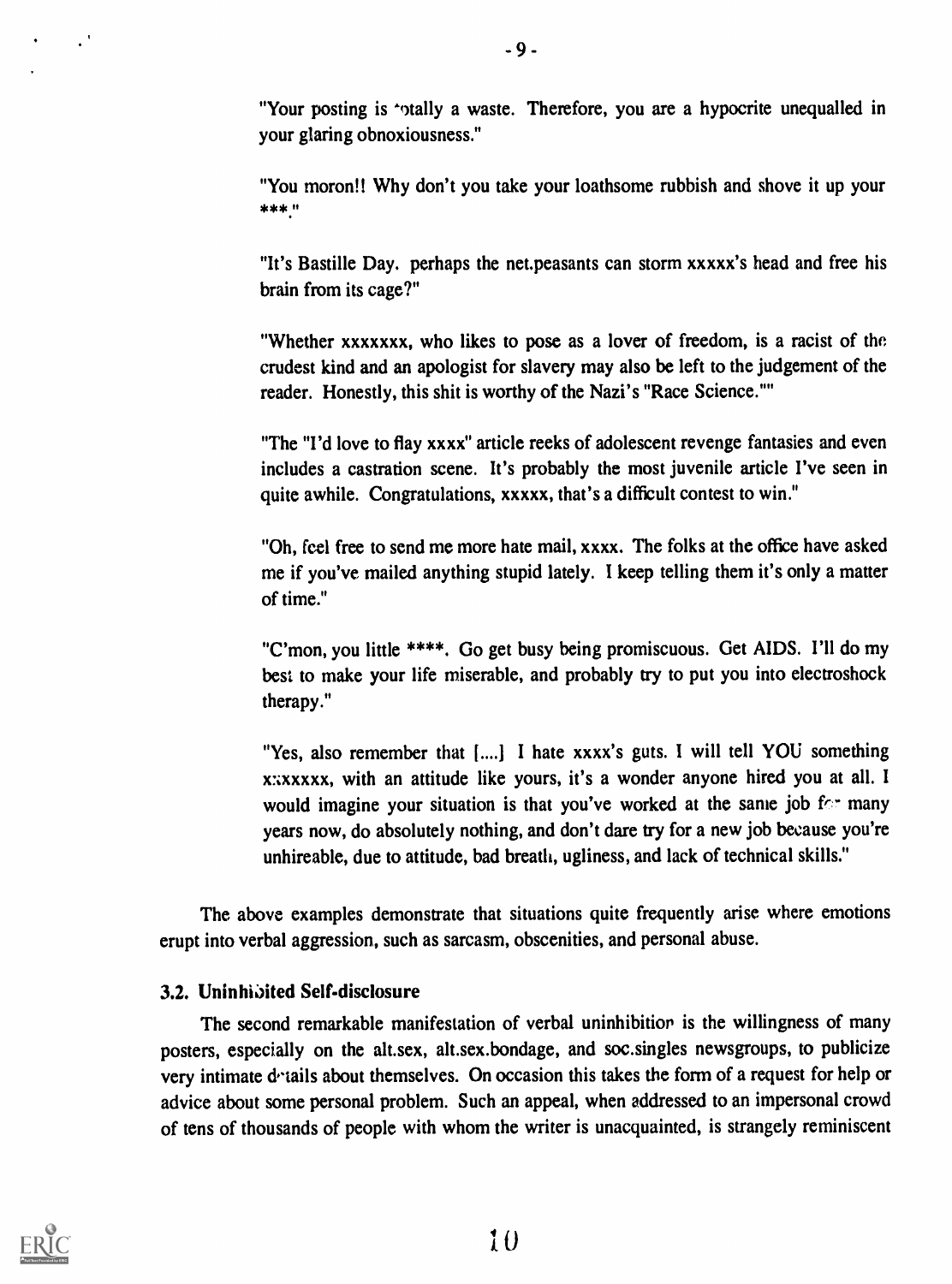of the situation described in Joseph Weizenbaum's book, "Computer Power and Human Reason". Weizenbaum describes his famous computer program, ELIZA, which could simulate a simple conversation by simply echoing the other person's statements with small modifications. To his great surprise, people in conversation with Eliza soon began to confide their personal problems to it, treating it as a coensellor or confidant even though they knew it was simply a computer program with no real understanding of the situation. The parallel between these two kinds of self-disclosure (with a computer program and on a large bulletin board) is in itself an interesting question which needs to be addressed in the future.

Self-disclosure on the alt.sex and alt.sex.bondage newsgroups, however, more commonly takes the form of participants revealing the gory details of their sexual fantasies, preferences, activities, and partners. While many participants do make use of an "Anonymous Posting Service" (voluntarily offered by one of the posters), most use their real identities. It s'aould be noted that alt.sex is not a fringe newsgroup; it has the seventh largest estimated readership (about 49,000) among 442 newsgroups. Without further elaboration, a few typical article titles are listed below:

> "Wanted:Mistress Lisa" "Bondage in Ottawa" "male submissive fantasy (fairly long)" "Unleashing my innerself" "Heidi-2" (the second article in a series about the writer's girlfriend) "One Night Stand" "Body Piercings" "Oral explosion"

# 3.3. Content Analysis of Articles on Usenet

To quantify the extent of verbal aggression (in the form of manifest face-threatening speech acts, i.e. FTAs) on the Usenet, we conducted a content analysis of articles from selected newsgroups.

Using a cluster sampling method, we selected five newsgroups with the topmost traffic (messages per month) from each of six main newsgroup categories (soc, rec, comp, sci, alt, and talk). The traffic statistics were obtained from "Usenet Readership report for Aug 89" (see Appendix A for the names of the 30 newsgroups selected).

We used a total of 600 articles, i.e. 100 articles from each of the 6 main newsgroup categories, for the content analysis. The number of articles to be taken from each of the 5 newsgroups of a given category was determined by the proportion of traffic in that newsgroup, relative to the traffic in the other 4 newsgroups of the same category. This number of the most recently posted articles were selected for analysis. The date of posting for most articles was in October 1989.



 $\cdot$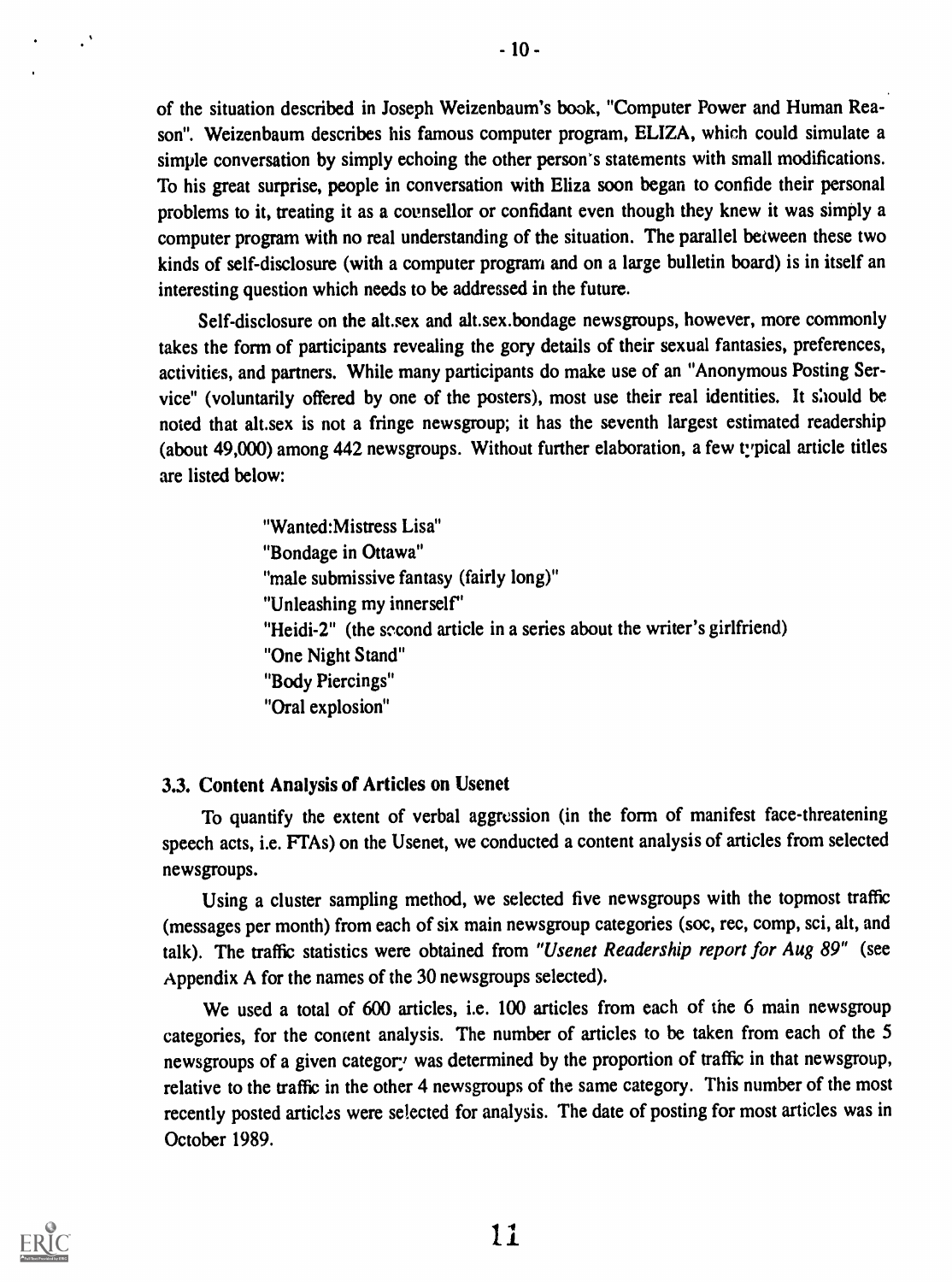The criteria for identifying FTAs (Face Threatening Acts) were primarily adapted from those of Brown and Levinson (1978), who posit that a FTA occurs any time a message source attributes a negative behavior or personality characteristic to the target. They describe different categories of speech actions that threaten another's positive face: (1) evaluating some aspect of the other negatively (criticizing, disapproving, ridiculing, complaining, accusing, insulting), and (2) showing indifference towards the other's feelings (expressing violent emotion, being irreverent, purposefully offending or embarrassing the other). Each separate time that a source attributes a negative behavior or characteristic to the target was coded as a FTA. The unit of analysis was an individual sentence.

Based on the above critera, the 600 postings were content analyzed for FTAs by two blind coders (Intercoder reliability was  $0.87$ ). Table 1 shows the number of FTAs found across six newsgroup categories. There are distinct differences in the frequency of occurence of PTAs for these categories. Specifically, the "talk" category had the greatest frequency of FTAs (n=103), far ahead of the next two highest ("alt" and "soc", with n=60 each). On the other hand, the more professionally-oriented categories ("comp" and "sci") had relatively less FTAs ( n=27 and n=32, respectively). Even though there is considerable variability between newsgroups and newsgroup categories, the results clearly show that all newsgroups and categories contain substantial number of FTAs. In the following section we will consider possible explanations.

# 4. Possible Explanations for Verbal Uninhibition

Anything that one posts on the bulletin board might conceivably affect one later -- for instance, when seeking a job or a promotion. Nevertheless, many interactants reveal very private information about themselves, or use offensive language towards others, which they would be very unlikely to do in a face-to-face situation. The Usenet is used largely by a subculture of computer, engineering, and scientific professionals, many of them with Masteis or Ph.D. degrees. It is very intriguing to observe these highly "respectable' people violently breaching conventional social etiquette. This is indeed a unique communication phenomenon, and its fundamentc' causes deserve to be explored.

Let us look at the psychological basis for verbal uninhibition from the opposite perspective. That is, if we understand why extreme verbal uninhibition does not commonly occur in "ordinary" interactions, we might also be able to explain uninhibited behaviour on the bulletin board. Three important factors which contribute to verbal uninhibition are discussed in the following subsections.

# 4.1. Reduced Importance of Saving Others' "Face"

Everyone lives in a world of social encounters, involving either face-to-face or mediated contact with other participants. Ordinarily, maintenance of "face" is a condition of interaction. Goffman (1967) noted that both in face-to-face and in mediated encounters, people engage in tacit cooperation in face saving. A person may want to save others' face because he/she feels that his/her coparticipants have a moral right to this protection, or because he/she wants to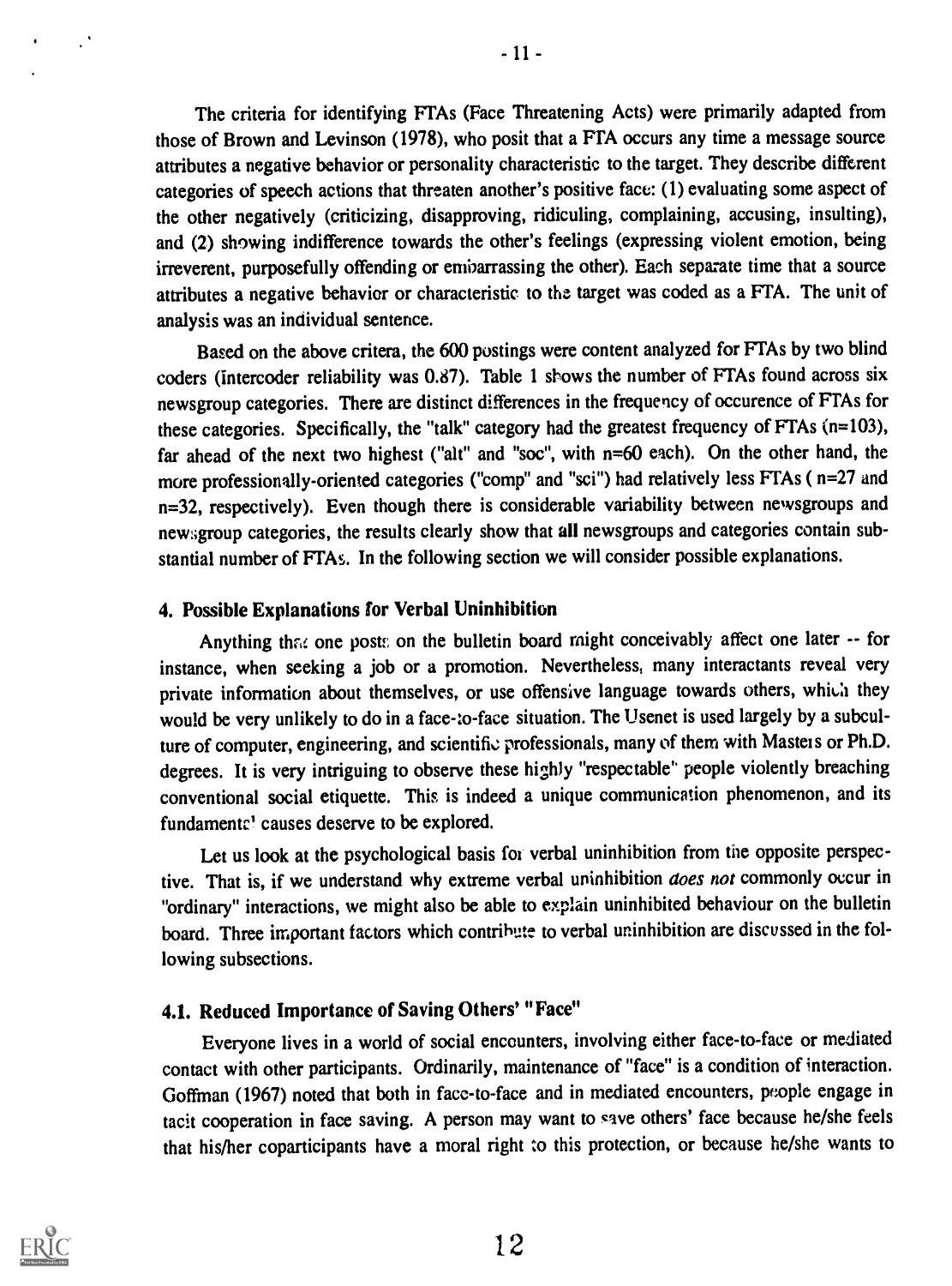# Table 1: Face Threatening Acts (FTAs) in Newsgroup Categories

 $\sim 10^{-11}$ 

 $\sim$   $\sim$ 

 $\sim 10^6$ 

**COM** 

 $\mathcal{L}^{\text{R}}=\mathcal{L}^{\text{R}}$ 

| Newsgroup Category | # of FTAs |
|--------------------|-----------|
|                    |           |
| alt (alternative)  | 60        |
| comp (computer)    | 27        |
| rec (recreation)   | 40        |
| sci (science)      | 32        |
| soc (societal)     | 60        |
| talk               | 103       |
|                    |           |
| Total              | 322       |

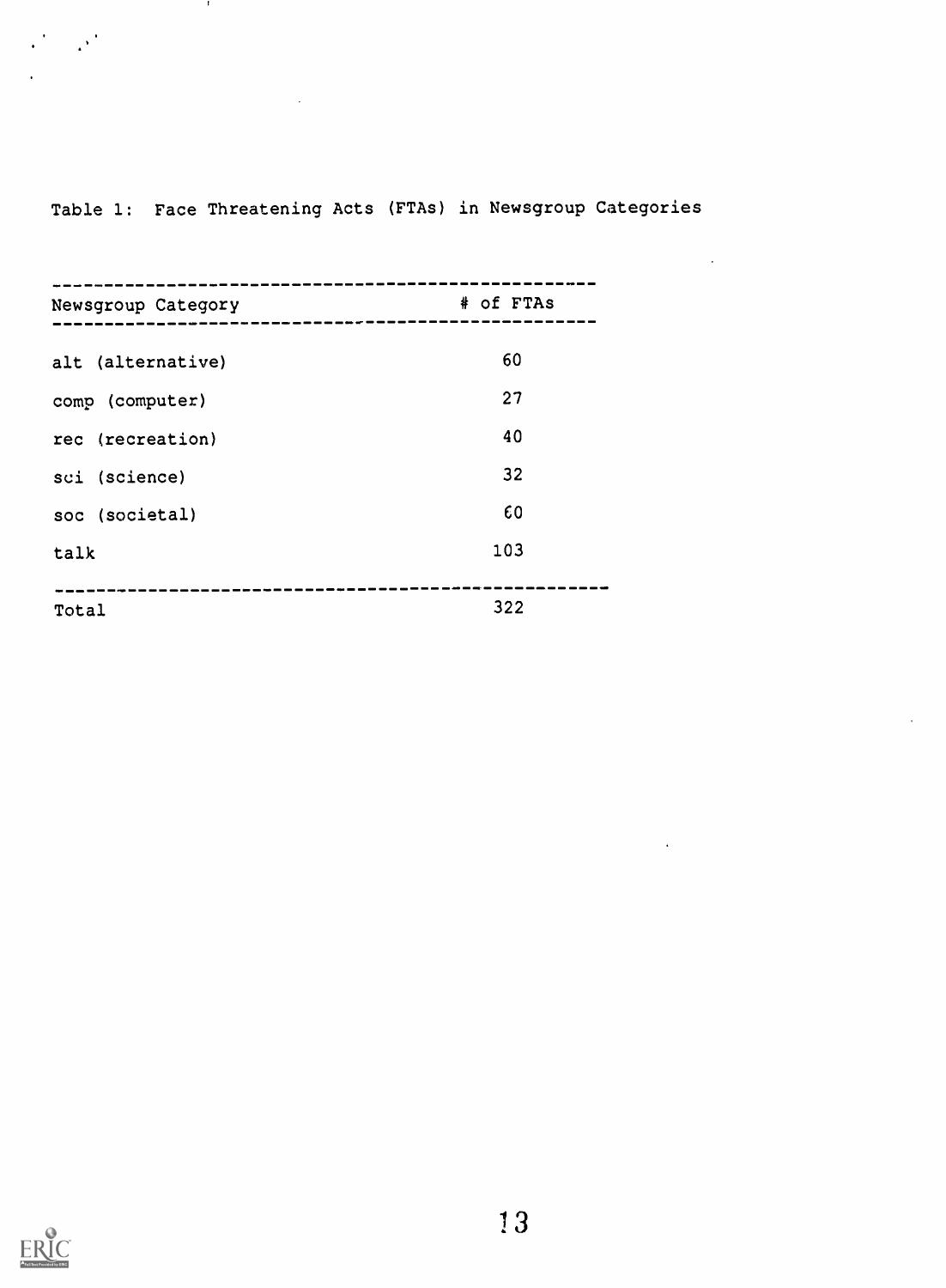avoid the hostility that may otherwise be directed toward him/her (Goffinan, 1967).

In computer-mediated written communication among strangers, however, the need to save others' "face" becomes less compelling. According to Kiesler et al. (1984), communicators via computer have to *imagine* their audience, for at a terminal it almost seems as though the computer itself is the audience. Therefore, encounters are depersonalized, and there exists no "face" to be supported.

In this unique communication context, the level of sympathetic involvement becomes fairly low: people need not be sensitive to others' feelings and messages, nor try to understand them correctly and avoid impoliteness in front of others. Other peoples' "face" is no longer a sacred thing. An opponent's unconcern for politeness may therefore provoke an exchange of increasingly aggressive messages.

# 4.2. Minimal Sense of Sanction

Closely related to the need for supporting others' face, the avoidance of hostility or sanction merits particular attention as a motivator of verbal inhibition. According to Goffman (1967), politeness is the fulfillment of one's obligation to support the other's "face". When one fails to fulfill this obligation, one is perceived to be inconsiderate, leading the other to look for ways to retaliate. Computer-mediated communication occurs within a much less "punitive" framework. ln addition, a bulletin-board conversation cam be by-passed, withdrawn from, disbelieved, or conveniently misunderstood without concern for the consequences.

Various constraints operate to prevent excessive verbal aggression in face-to-face or traditional mediated encounters. For example, during a face-to-face encounter, verbal aggression beyond a certain limit will provoke either physical aggression, or intervention by others to prevent further escalation. Both these inhibiting factors -- external intervention, and fear of sanction (physical violence) -- are absent in bulletin board communication. If the other person is rude, the only sanction one can apply is to be rude in return, and this can escalate due to the absence of any inhibitory constraints. There is very little feeling of an immediate social circle in which people act as self-regulating participants.

This applies not only to uninhibited verbal aggression: very personal revelations also abound on the bulletin board. This seems to indicate that social norms and conventions operate through actual (or anticipated) face-to-face contact between people. The perceived zero likelihood of meeting others in person immediately gives people an enormous feeling of safety, leading to unlimited verbal aggression as well as intimate self-disclosure.

# 4.3. Self-perpetuating Interaction Patterns

People function within social contexts. They have fairly well-developed "scripts" or rules of behavior which are appropriate for various social contexts. For example, people rarely brush their teeth on the street, and women rarely smoke pipes. Similarly, people also have a good understanding of what sort of communication behaviour is appropriate in different



 $\cdot$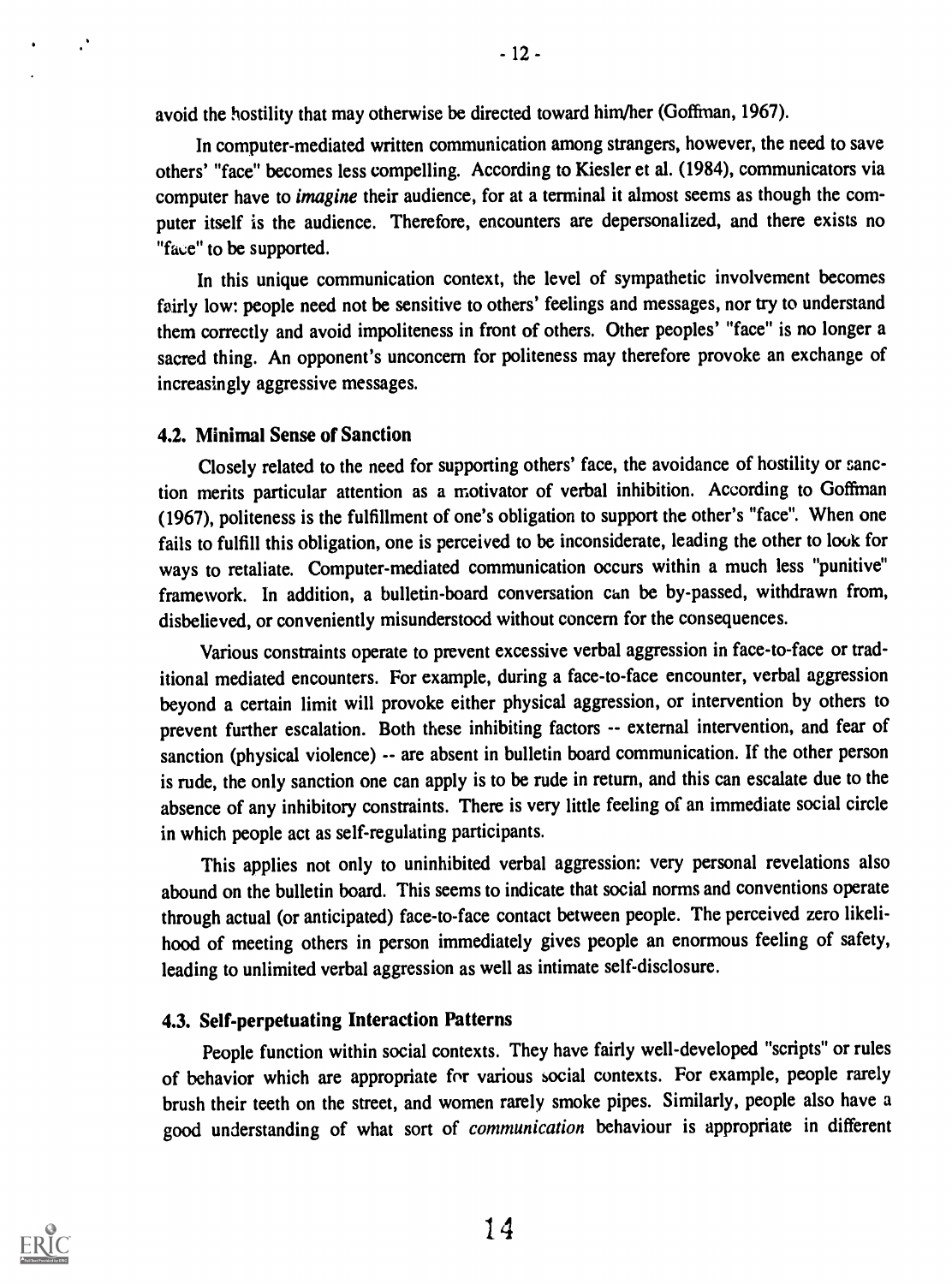situations. Depending on whether one is talking with one's boss, competing colleague, family, or close friend, one may be formal, respectful, alert, insistent, sympathetic, or bad-tempered to varying degrees.

A bulletin board system, on the ether hand, is a novel social environment, of whose behavioral norms a new user has no clear understanding. In such a situation, he/she learns by imitating the behaviour of others in the same newsgroup. A new reader of comp.parallel learns to be informal but polite, on talk.politics.mideast he/she finds that vicious personal attacks are commonplace, and on alt.sex he/she learns that forthright self-disclosure is considered more respectable than "lurking". Thus, newsgroups, including those with high levels of verbal aggression or self-disclosure, perpetuate their characteristic styles by passing them on to new participants.

To summarize, we have argued that the fundamental causes for verbal uninhibition in CMC are the participants' loss of concern for others' "face", a low sense of sanction, and the self-perpetuation of newsgroup norms.

# 5. Implications and Conclusion

With the advent of computer networks and CMC systems, geographically remote people looking for information, or just conversation, can communicate with others having similar interests (Turoff, 1978). Emergent communication patterns among bulletin board users are an important research issue. In an effort to explore this issue, we examined Usenet in considerable detail. The most unique and striking communication phenomena on Usenet are rampant verbal aggression and uninhibited self-disclosure, both of which can be subsumed into the category of "verbal uninhibition".

Three factors were identified as possible explanations for this novel communication phenomenon: reduced inclination to protect others' "face", minimal sense of sanction, and perpetuation of the existing (uninhibited) interaction patterns. The first two factors are iuterrelated, and are caused by the unique channel characteristics of computer mediation. Face-toface interpersonal communication provides rich nonverbal cues and immediate feedback. By contrast, computer-mediated interaction depersonalizes other participants to a certain extent. Their geographical remoteness further lowers the perceived likelihood of unpleasant consequences for extremely uninhibited verbal behavior.

One might naively assume that a computer bulletin board would he the ideal forum for the undistracted discussion of ideas. All "irrelevant" factors like the participants' status, sex, race, age, appearance, facial expressions, voice, and physical gestures would be removed, and two disembodied "intelligences" could carry on a dispassionate, logical, issue-centered debate, finally arriving at the most reasonable conclusion. Unfortunately, this is almost the exact opposite of the way arguments are often conducted on Usenet.

For example, Rice and Love (1987) speculate that CMC may have clear advantages over the socioemotionally rich content of face-to-face communication. Hiltz and Turoff (1978) also



 $\mathcal{C}$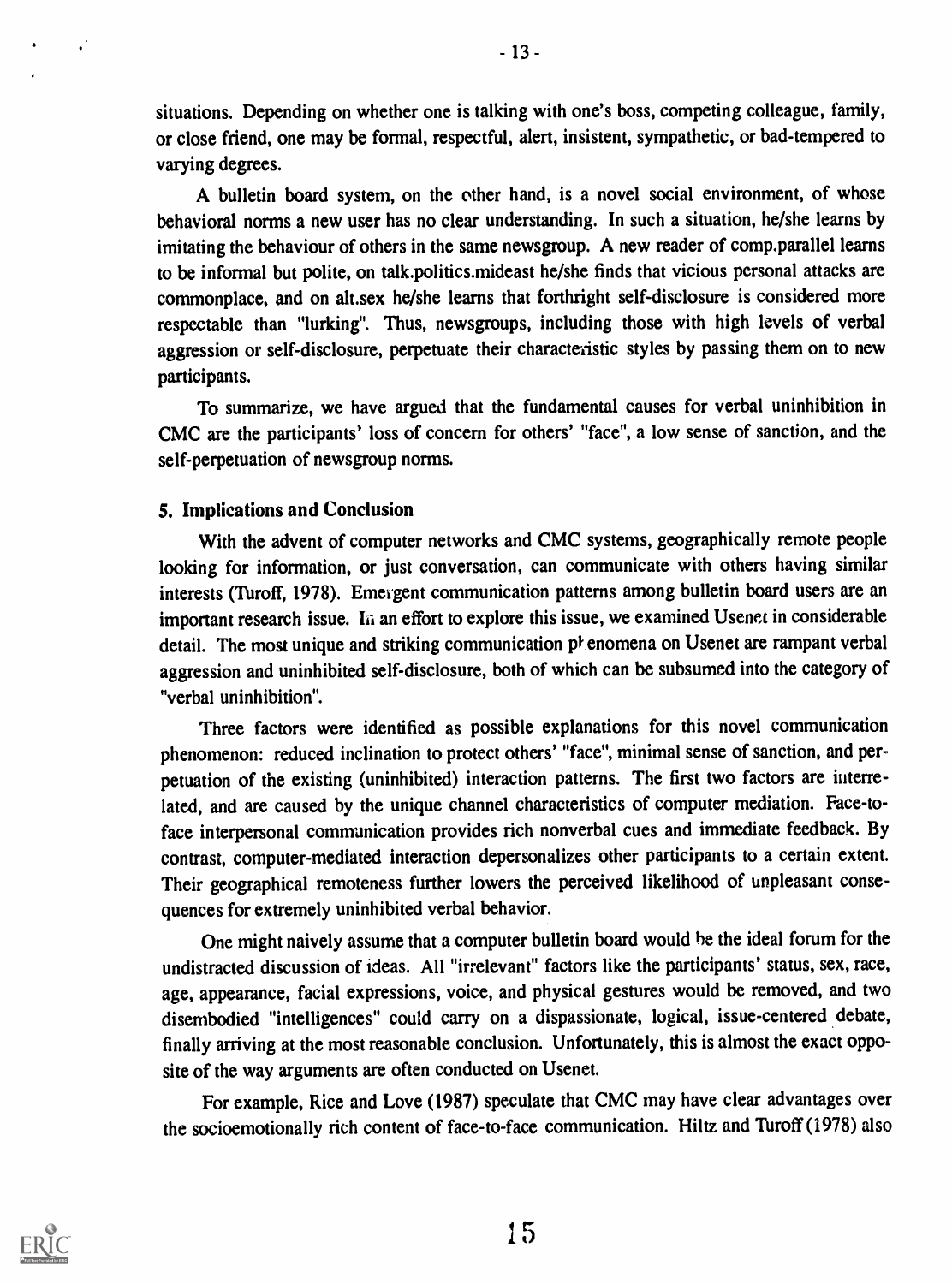contend that CMC is better thought out, better organized, and richer than natural conversation, and that experienced users develop an ability to express missing nonverbal cues in written form.

Grunig and Hunt (1984) mention the surprise with which scholars realized that peoples' attitudes (words) do not necessarily predict their behavior (deeds). Bulletin board communication appears to offer one more such counter-intuitive discovery: that the removal of all "messy" human factors irrelevant to a discussion may in fact lead to an overall *deterioration* in the quality of discussion, by facilitating a high level of verbal aggression.

The communication phenomena described so far pose interesting topics for future empirical study. For example, just how prevalent and how severe is verbal uninhibition across different forms of CMC (i.e., electronic mail, computer-mediated conferencing, bulletin boards, and real-time interaction), and across different newsgroups on a bulletin board? Detailed interviews with users may also provide us with a sound basis for understanding the psychology of computer-mediated interaction. The validity of the factors proposed in this paper to explain verbal uninhibition can be determined by intensive interviews and formal testing.

Computer bulletin board systems are new to almost everyone, including media professionals and the public in general, as well as social scientists from various fields. The arrival of this new form of communication shows us that communication does not simply mean "sending messages", nor, least of all, "bringing people together" (Cherry, 1974). Human language may sometimes bring us together in agreement, but it can equally well keep us apart. If we accept the definition of society as "people in communication", the use of bulletin boards as a communication medium implies some degree of change in people's social structures. The new communication media are likely to play an increasingly important role in future, but their social implications have not yet been considered seriously. Social scientists as well as media professionals should study the potential benefits and drawbacks of using these media, and explore ways to use them creatively and constructively.

.........

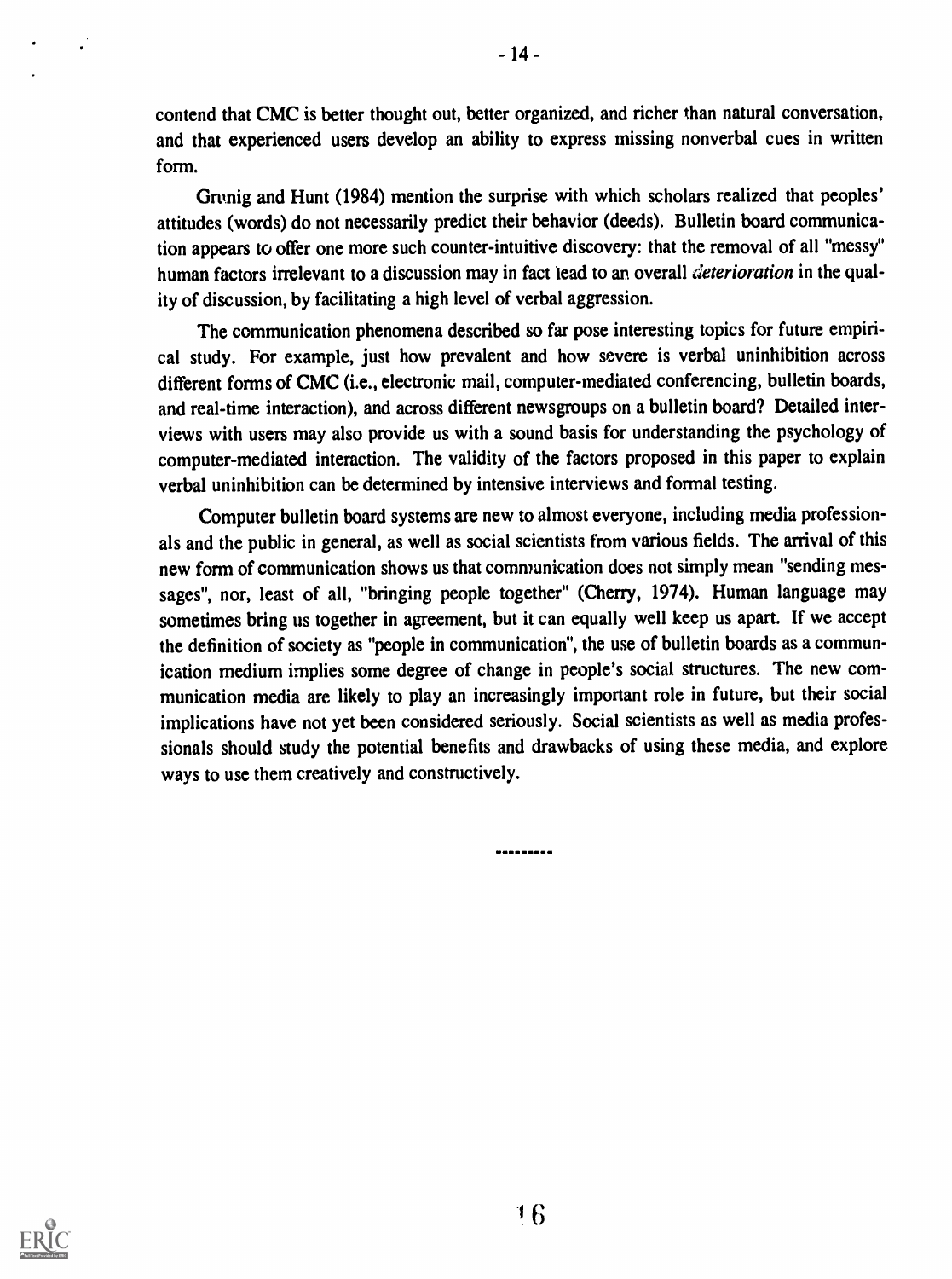## References

Brown, P., & Levinson, S. (1978). Universals in language usage: Politeness phenomena. In E.N. Goody (Ed.), Questions and politeness: Strategies in social interaction. Cambridge: Cambridge Univ. Press.

Cherry, Colin (1974). Some values of communication technology for the future of world order. in A. Silverstein (ed.) Human communication: Theoretical explorations. (pp.145-163) Lawrence Erlbaum Associates.

Goffman, Irving (1967). Interaction Ritual: Essays in face-to- face behavior. Aldine Publishing Company.

Grunig, James E., and Hunt, Todd (1984). Managing Public Relations. New York: Holt, Rinehart, and Winstone.

Hiltz, S. R., & Turoff, M. (1978). The network nation: Human communication via computer. Reading, MA: Addison-Wesley.

Kiesler, S., Siegel, J., and McGuire, T. (1984). Social psychological aspects of computermediated communication. American Psychologist, 39 (10): 1123-1134.

Kiesler, S., Zubrow, D., Moses, A, & Geller, V. (1985). Affect in computer-mediated communication: An experiment in synchronous terminal-to-terminal discussion. Human Computer Interaction, 1 (1): 77-104.

Komsky, S. (1988). A canonical analysis of acceptance of electronic mail as a medium of communication in a university. Paper presented at the International Communication Association, New Orleans, LA, May.

Lancaster, F. W. (1978). Toward paperless information systems. New York: Academic Press.

Linstone, H. A., and Turoff, M.(1975). The Delphi method: Techniques and applications. Reading, MA: Addison-Wesley.

Martino, J.P. (1972). Technological forecasting for decisionmaking. New York: American Elsevier.

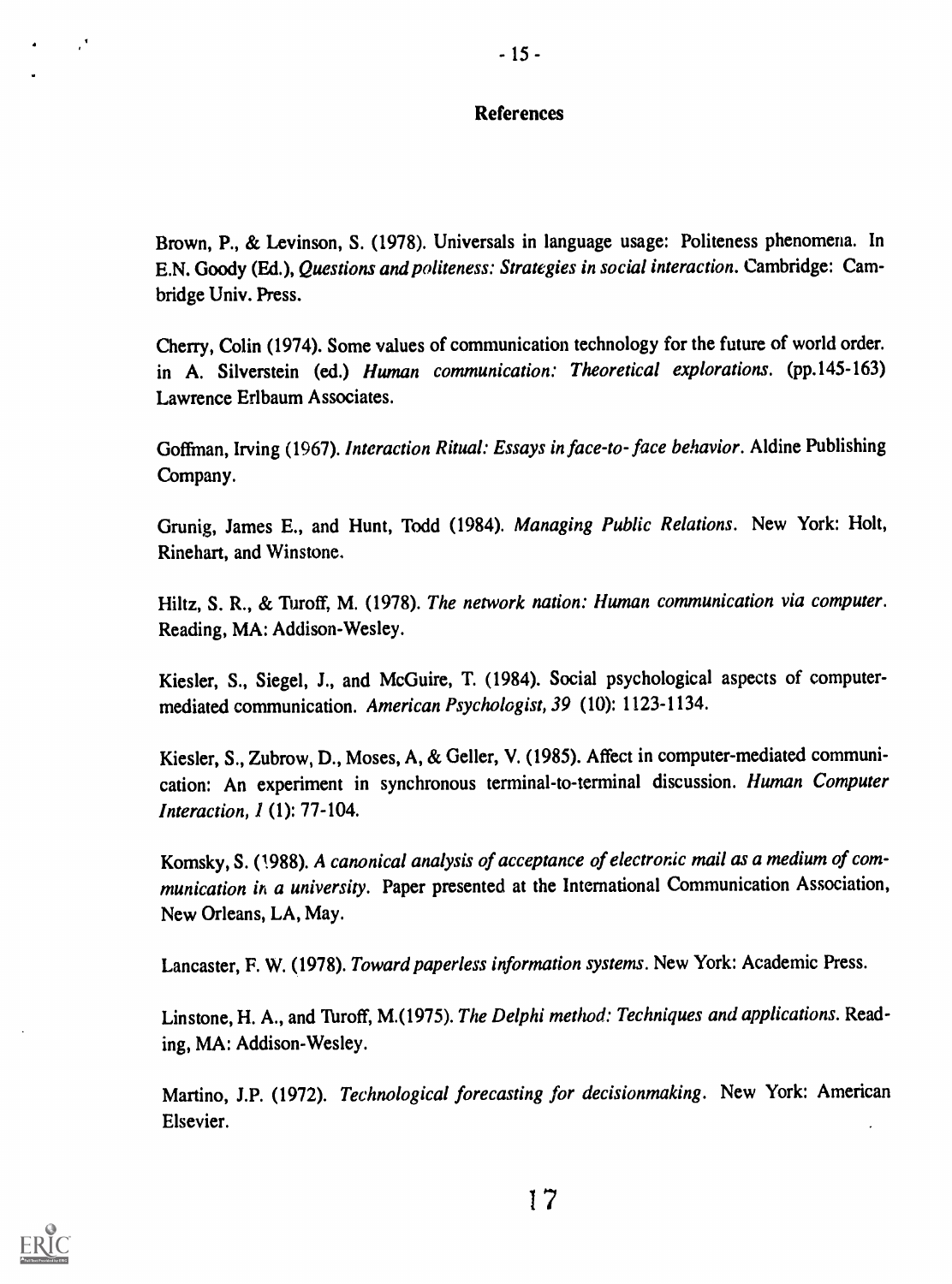Sproull, L, Kiesler, S., and Zubrow, D. (1984). Encountering an alien culture. Journal of Social Issues, 40, 31-48.

Rice, R., & Love G. (1987). Electronic Emotion: Socioemotional content in a computermediated communication network. Communication Research, 14 (1): 85-108.

Ross, Alf (1968). Directives and Norms. London: Routledge & K. Paul.

Turoff, M. (1978). The EIES experiment: Electronic information exchange system. Bulletin of the American Society for Information Science, 4 (5), 9-11.

Weizenbaum, Joseph (1976). Computer power and human reason: From judgement and to calculation. San Franscisco: W.H. Freeman.

USENET Readership report for Aug 89, message id <178@apostrophe.dec.com> of newsgroup "news.lists", 1st. Sept., 1989

---------

S



 $\mathcal{E}$